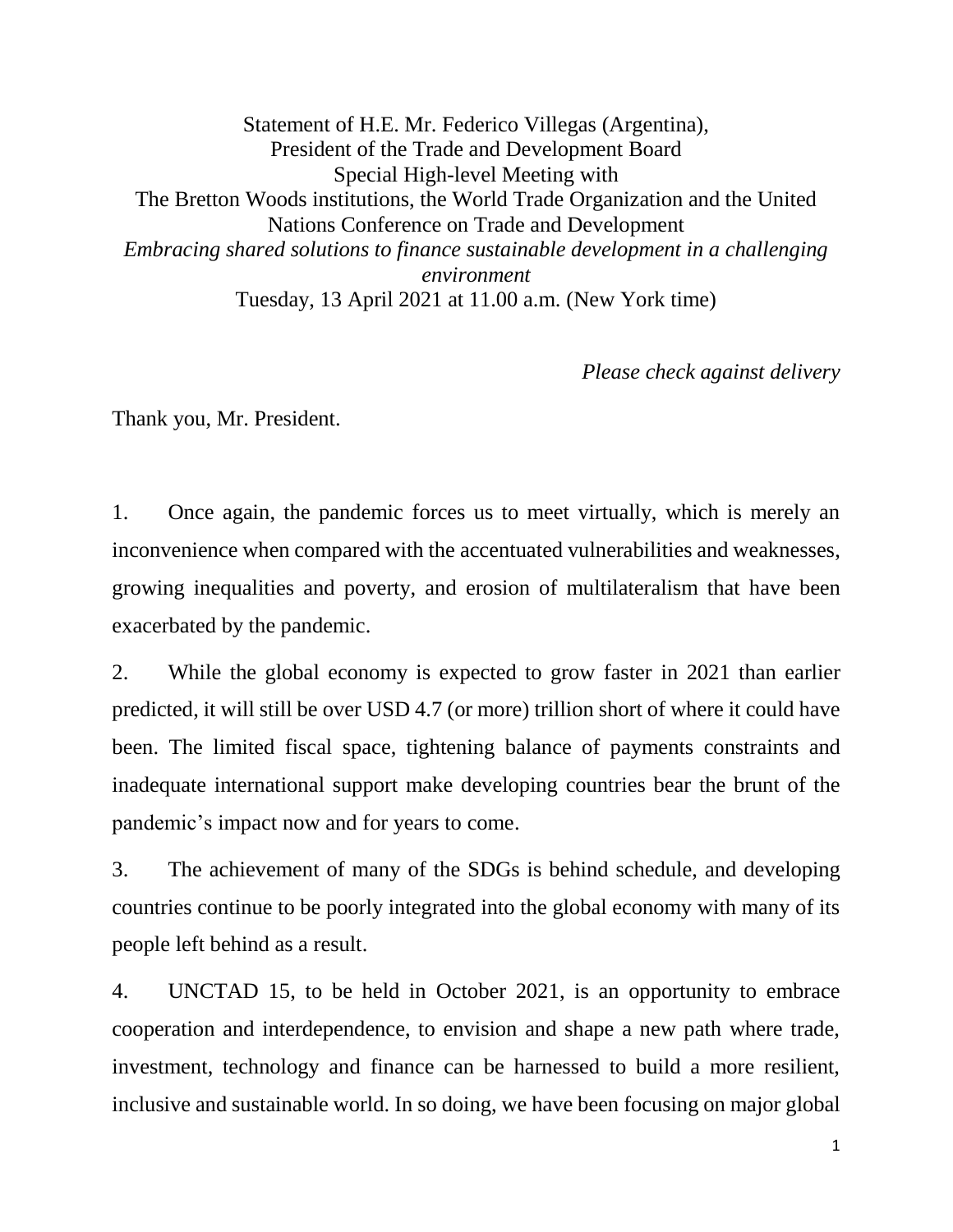challenges, such as growing inequality, vulnerability, the climate and environmental crisis, the uneven digital transformation, and debt issues, among others.

5. Indeed, our collective aim is to have a transformative event, with an equally ambitious and politically meaningful outcome. We hope that our efforts will contribute to related processes across the UN and around the world. One forum one process - of special significance in this regard, is this one.

6. Over the years, the transformative aspiration of the Monterrey Consensus has not received as much attention as the other equally important aspects of Financing for Development.

7. Over the years we have seen that the global economy is sick, and it took literally a virus to make this clear for the world to see. Over the past year, we have seen major changes in the way we work, the way we produce, and the way that we deal with each other. The conclusion that many have reached is clear: we are at an inflection point in history, and we must embrace the necessary transformations to achieve our shared objective of prosperity for all. If we do not transform, we may reverse the development gains of recent decades. Given the interconnectedness of development, peace, and security, we may even risk a more dangerous and volatile world.

8. Perhaps one of the most urgent transformations needed is finding a durable solution to debt issues, with exacerbating debt vulnerabilities in developing countries being a central issue in the post-pandemic world. The current crisis provides an opportunity to reform the international debt architecture and the international financial system. A single global sovereign debt authority, independent of multilateral, bilateral or private creditor or debtor interests, is needed to address the manifold flaws in the current handling of sovereign debt restructuring.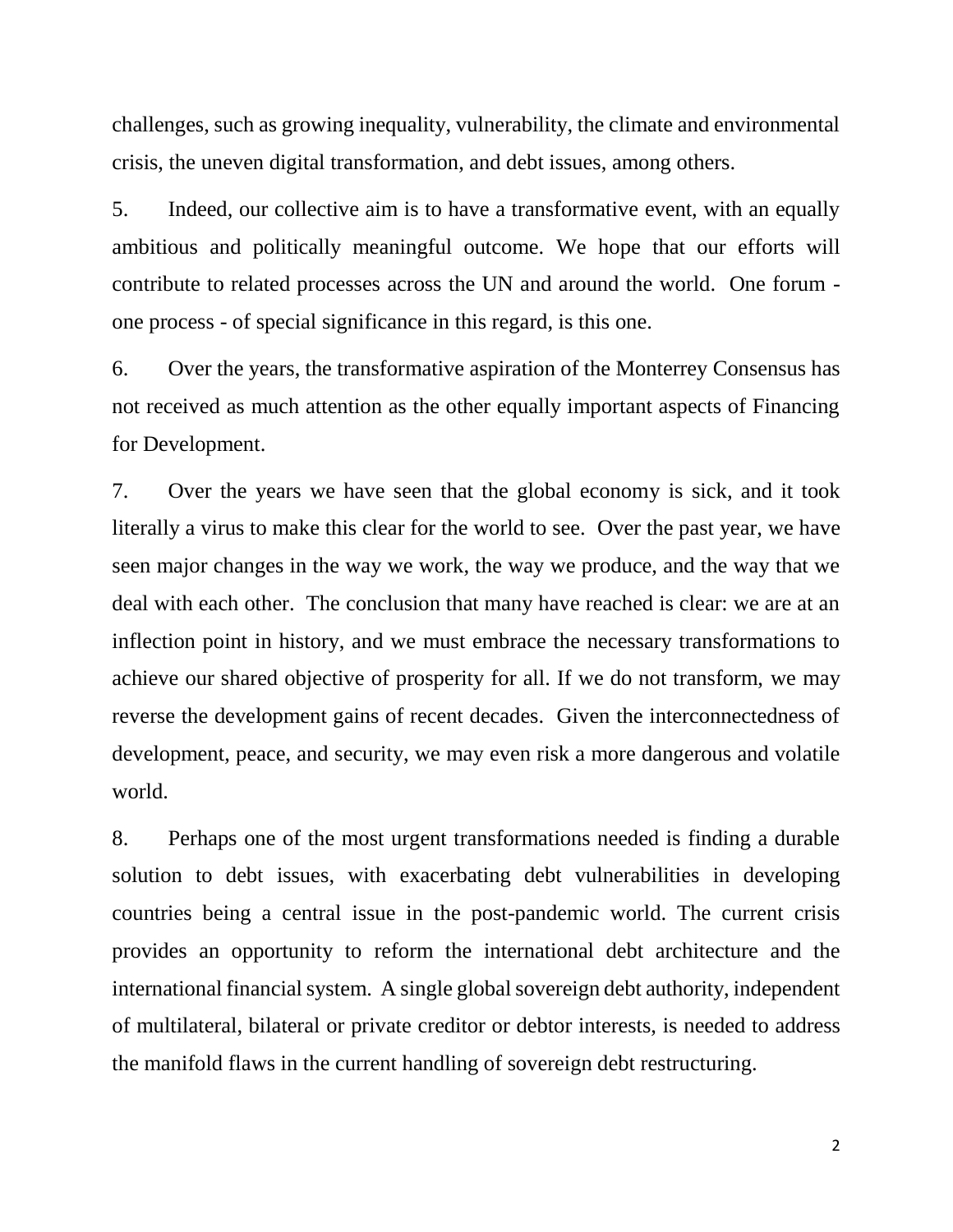9. In the short-run and to alleviate immediate balance of payment pressures, expansive use should be made of Special Drawing Rights (SDRs). The new general allocation of SDRs in the amount of USD 650 billion currently being discussed is an important step in the right direction. In parallel, it is urgent to explore options to reallocate unused SDRs from members with strong external positions to developing countries in need of liquidity. The reason is simple: the lion's share of any SDR allocation goes to advanced economies who need it least, while developing countries' liquidity needs may remain unmet. While the G7 receives 43.5% of any general SDR allocation, for instance, the whole of Sub-Saharan Africa receives 4.5% and Latin America and the Caribbean 7.6%. The possibility of making use of the upcoming SDR allocation to create a fund within the International Financial Institutions, that would favor more orderly debt restructurings of developing countries or would improve their financing conditions should also be explored.

10. Furthermore, debt suspensions should be extended on a need-basis independently of income level, including private and multilateral creditors and debt cancellations will need to be considered as well. A publicly controlled credit rating agency also needs to be considered. We should shift from a position where private Credit Rating Agencies can hold a position of "arbiters" by setting ratings, when they are also players in the same market.

11. When we think about transforming our world, there is a long-standing shared solution to finance sustainable development in the ODA target of 0.7 per cent of GNI. Judging from the delivery, this target has not been fully embraced in practice, but meeting it would add some USD380 billion above current commitments in the next two years.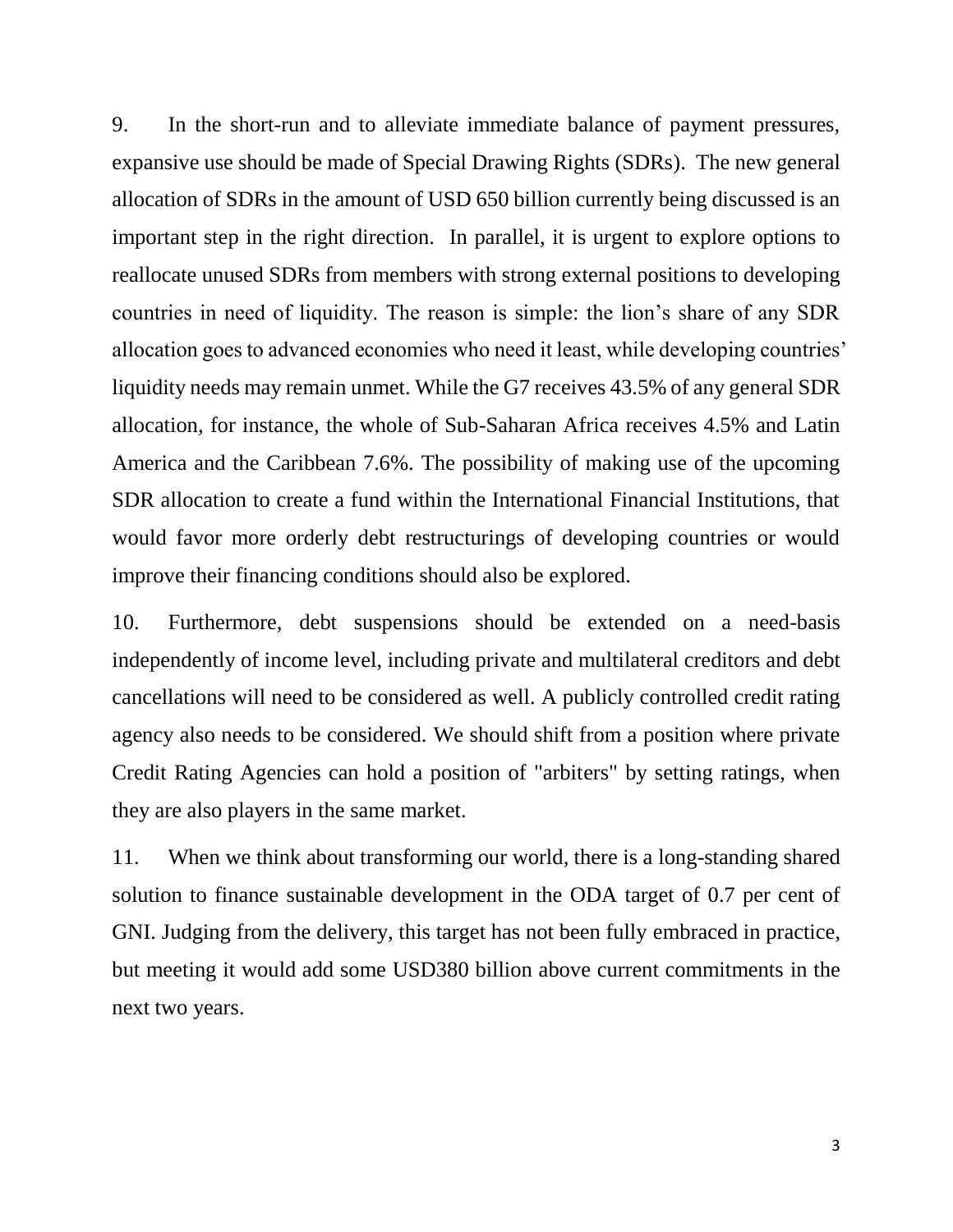12. Additional finance could be secured, for instance by redirecting funds or establishing a financial transaction tax, which could be channeled to multilateral development banks.

13. Blended finance is seen by many as the way to go to finance sustainable development, yet the small amounts, low leverage ratios, strong concentration on revenue-generating sectors, and lack of transparency, are all areas of concern.

14. Transformation is also not possible without insulating developing countries from the volatility of international capital flows. We need to be bold yet balanced in our approach, with a combination of country-specific, tailored measures and a more balanced and coherent macroeconomic policy and a broader set of central bank goals.

15. At the international level, comprehensive international tax reforms are urgently needed to adapt to current realities and give a voice to developing countries. Cross-border tax transparency, international governance of extractive industries and taxation of the digital economy are areas of attention.

16. Reigniting global trade is another crucial element of the shared solution to financing sustainable development for transformation. A universal, rules-based, free, open, inclusive, non-discriminatory, transparent, predictable, stable, fair and equitable multilateral trading system, as reflected in SDG target 17 to finance sustainable development and transform our world through restoration of growth and job creation. Equitable access of all vulnerable countries to essential goods and services, and most importantly in the current conjuncture to vaccines and treatments at affordable prices, depends on such a system.

## Mr. President,